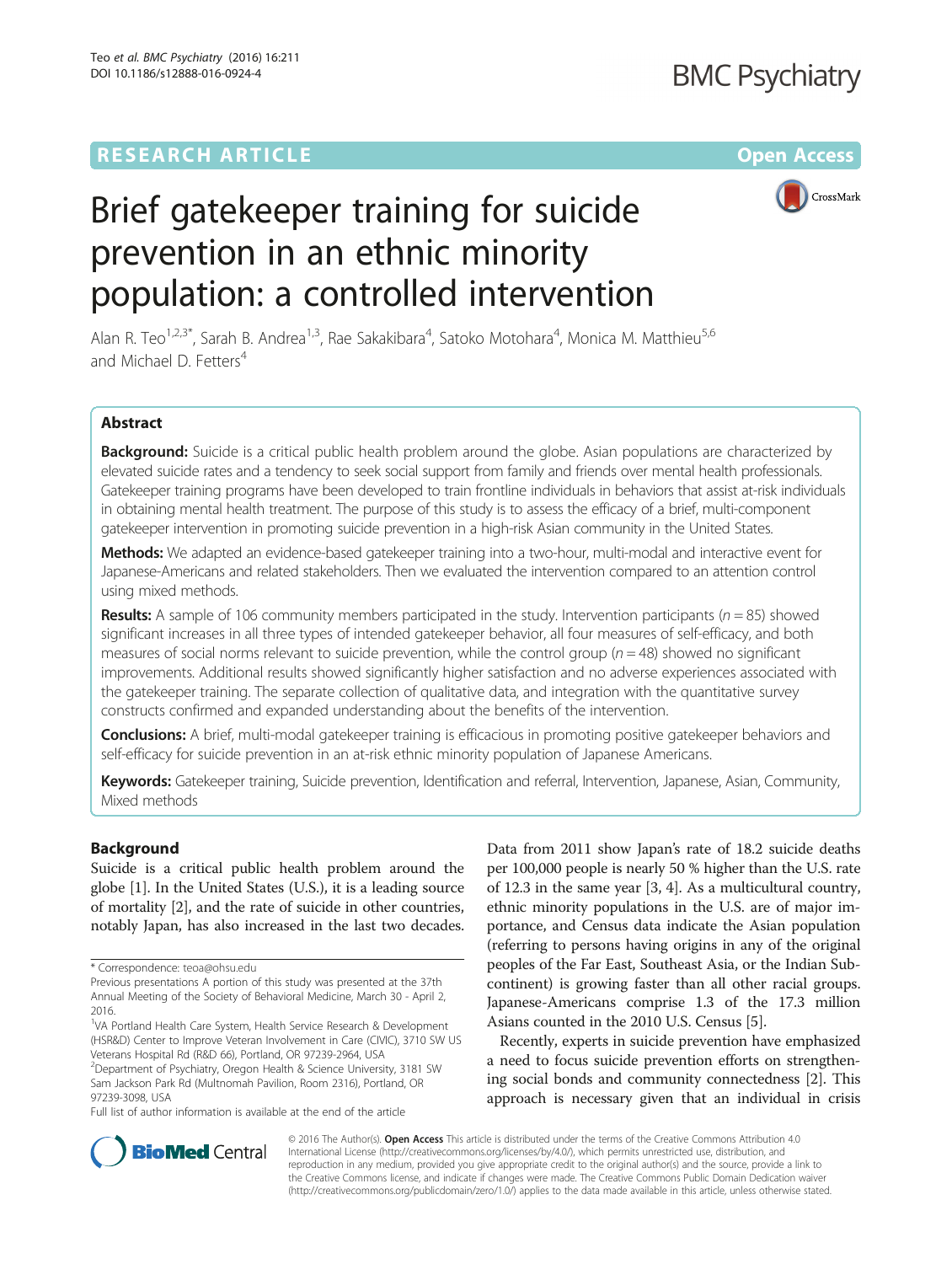may not seek professional help when left to his or her own devices. Indeed, Asians (person having origins in any of the original peoples of the Far East, Southeast Asia, or the Indian Subcontinent) are the ethnic group in the U.S. least likely to have a health care visit preceding a suicide attempt [[6\]](#page-7-0). When an at-risk person does seek professional mental health referral or treatment, family and friends frequently play a key role in convincing the person to do so [\[7](#page-7-0)]. In Japan too, individuals with suicidal ideation are likely to seek advice from close members of their social network [\[8\]](#page-7-0). However, even with the best of intentions, family, friends, or other members of the community in contact with an individual at risk for suicide are not naturally adept in providing assistance and referral [\[9](#page-7-0)].

Training concerned community members so they are equipped to provide direct, specific, and supportive assistance to an at-risk individual is a promising approach for which the Institute of Medicine has recommended expansion [\[10](#page-7-0)]. While community-based suicide prevention interventions have often focused on providing information and education in a lecture-style format [\[11](#page-7-0)], experiential educational components appear more effective (W. F. [[12, 13\]](#page-7-0)). For instance, a randomized controlled trial of gatekeeper training for school teachers and parents found that behavioral rehearsal with role play practice resulted in higher total gatekeeper skill scores immediately after training and at follow-up, compared with training as usual lacking the behavioral rehearsal [[12](#page-7-0)]. A number of interventions—often collectively referred to as gatekeeper training programs—have been developed to train frontline individuals, or gatekeepers, in assisting an at-risk person to identify supportive resources. The programs include Mental Health First Aid, Applied Suicide Intervention Skills Training (ASIST), Signs of Suicide (SOS), and Question, Persuade, and Refer (QPR) [[14](#page-7-0)–[17\]](#page-8-0).

QPR consists of a brief standardized role-play exercise and a 1 h didactic training with a short video that teaches three gatekeeper skills (ie, questioning, persuading, and referring). The QPR program has been reviewed by the Substance Abuse and Mental Health Services Administration's (SAMHSA) National Registry of Evidencebased Programs and Practices, and empirical evaluations have shown improvements in suicide-related knowledge and self-efficacy [\[17](#page-8-0)–[19\]](#page-8-0). Additionally, the interactive role play exercise has been empirically tested with gains in suicide-specific skills at post-training [[20, 21\]](#page-8-0).

Video, or film, may also be an effective educational tool because it engages the individual's senses (eg, visual and auditory), more than print media [\[22](#page-8-0)], and it can help shape social norms and health behaviors [\[23](#page-8-0)]. A Japanese study found that community residents who watched a publicly-distributed educational video on suicide prevention endorsed more awareness of professional mental health referral resources and having a larger network of people available for help-seeking compared to non-watching residents [[8\]](#page-7-0).

While previous evaluations using QPR and role play have demonstrated gains in knowledge, self-efficacy and gatekeeper specific skill outcomes in before-and-after uncontrolled studies, few studies have utilized more rigorous study designs. Even less is known about the impact of cultural adaptations to high-risk ethnic minority populations. Therefore, the a priori primary aim of this controlled study was to determine if participation in a gatekeeper training intervention including components of QPR, video and active learning, and adapted to target Japanese-Americans and related stake holders population would increase intended gatekeeper behavior and self-efficacy related to suicide prevention. Our exploratory aims were to determine if participation would change social norms or include negative experiences for participants.

# Methods

# **Participants**

The intervention and control events were free and open to the public. This study was granted an exemption from ethics approval – by the Institutional Review Board of VA Portland Health Care System – since survey data were collected anonymously. The event targeted Japanese Americans, expatriates and related stakeholders, ie, non-Japanese descent individuals interested in Japanese culture (elsewhere abbreviated as Japanese Americans). Anyone who voluntarily came to the event was included in the study, and anyone who opted not to complete the survey was excluded. The events were entitled "Saving 10,000" and promoted using mailing lists, posters, flyers, and articles in the local press (both English and Japanese print media) by a university center dedicated to Japanese studies. The control was conducted during a single event in English, while the intervention was conducted as two events, once in English and held on a university campus, and once in Japanese and held in a community venue. The venue in English attracted roughly half Japanese and half non-Japanese participants, while the Japanese venue attracted essentially 100 % Japanese participants. The control was conducted as one event in English and held on a university campus.

# Multi-component intervention

To help develop our adaptation of the intervention we first conducted pilot testing. The pilot paralleled the current study in three critical ways: first, it targeted the same population (Japanese Americans) as the current study, second, it addressed potentially stigmatizing mental health issues, and, third, tested a three-component intervention (didactic lecture, film screening, and questionand-answer session). Results from a pre and post survey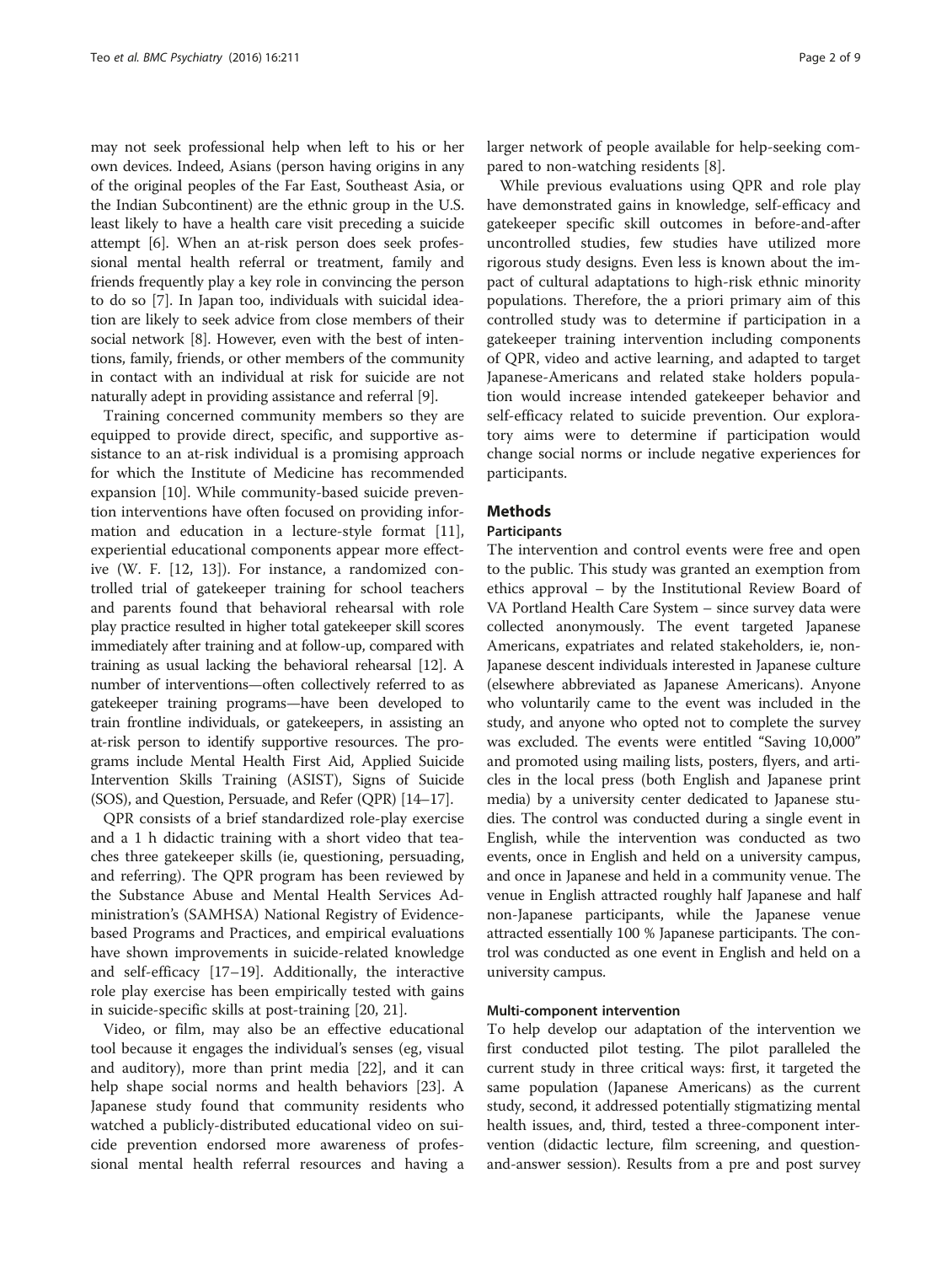with responses from 115 participants indicated that 90 % intended to get more information about, 48 % to be vigilant for, and 20 % to talk with a health care professional about mental health concerns in themselves or someone they knew [[24](#page-8-0)].

In the present study, we maintained a multi-component format for the intervention. Our intervention, though novel, drew from the literature on gatekeeper training, which can include any combination of multimedia or video presentation, didactic training, or interactive components including behavioral rehearsal [\[14,](#page-7-0) [19](#page-8-0)]. The film screening occurred first, followed immediately by an experiential educational session, and finally an interactive question-and-answer session. The film screened was entitled Saving 10,000, a 50-min bilingual (English and Japanese) documentary that provides a thoughtful exploration of the suicide epidemic in Japan [\[25](#page-8-0)]. The interactive training session was based on QPR [\[19](#page-8-0)]. Specifically, participants listened to a 15-min lecture by psychiatrist (A.T.) that described: 1) how to directly ask a person about having thoughts of suicide, 2) how to persuade a person to accept help, and 3) how to make a specific referral to professional assistance, including provision of local and national resources. Participants then received handouts on QPR gatekeeper skills, formed dyads, and practiced the skills in a 15-min role play using a scripted scenario and skill feedback form. Finally, for the questionand-answer session, a moderator collected written questions from audience members that were then directed to a panel of four bicultural and bilingual experts (a psychiatrist, psychologist, medical interpreter, and a family physician), which lasted approximately 30 min.

### Attention control

The control condition consisted of a lecture on the cultural context of suicide in Japan. Specifically, four university faculty members provided brief presentations examining suicide in Japan from the viewpoint of history, anthropology, contemporary medical practice, and literature. The lecture was followed by a moderated question-and-answer session. The control event was conducted contemporaneously with the intervention, received similar publicity and promotion, and was of similar duration (1.5 h) to the intervention event.

# Measures

A pre-post survey containing sections on background and demographic information, outcomes, and event feedback was administered to both groups. Outcome measures were largely based on similar questions used in prior studies of gatekeeper training and peer recognition and response to suicidal behavior [[19, 26, 27](#page-8-0)].

The survey was developed in English and a Japanese version was administered at the Japanese community event. The Japanese survey adaptation process followed a stepwise process of creating two independent translations (S.M. and R.S.), comparing and reconciling versions (S.M. and R.S.), back-translating (R.S.), and finally comparing and reconciling significant differences (S.M., R.S., A.T., and M.F.).

## Gatekeeper behavior

We used three individuals items that assessed how likely the participant would be to do the following suicidespecific skills taught in the QPR gatekeeper training for a close person at risk for suicide: "How likely would you be to: directly ask about suicidal thoughts; encourage to seek mental health treatment; and provide a specific phone number to get help." Response choices were on a fivepoint scale from 1 ("very unlikely") to 5 ("very likely"). Items were combined into a gatekeeper behavior scale that demonstrated adequate internal reliability (scale range: 1–5 points;  $\alpha = 0.63$ ).

# Self-efficacy

We used four individual items that assessed how much the participant agreed with the following statements: "I am confident in helping someone with a mental health concern"; "It would be easy for me to directly ask someone close to me if he or she is thinking about suicide"; "If someone close to me is having a mental health problem, I can persuade him or her to get help"; "I know how to tell if someone close to me is at risk for suicide". Response choices were on a five-point scale from 1 ("strongly disagree") to 5 ("strongly agree"). Items were also combined into a self-efficacy scale that demonstrated adequate internal reliability (scale range:  $1-5$  points;  $\alpha = 0.79$ ).

#### Social norms

Based on prior research suggesting that social norms around mental health issues are more linked to the opinions and beliefs of close, or proximal, social contacts [\[28](#page-8-0), [29](#page-8-0)], we constructed two items that determined agreement that most people close to them would: "seek help from a health care provider if they were thinking about suicide" (proximal descriptive social norm); and "approve of seeking help from a health care provider if they were thinking about suicide" (proximal injunctive social norm). Response choices were again on the same fivepoint scale as for self-efficacy. The items were also combined into a social norms scale that demonstrated adequate internal reliability (scale range:  $1-5$  points;  $\alpha = 0.74$ ).

# Personal impact

On the post-event survey only, participants were asked three items inquiring if attending the event made them uncomfortable, depressed, or anxious, with response choices on the same five-point disagree-agree scale.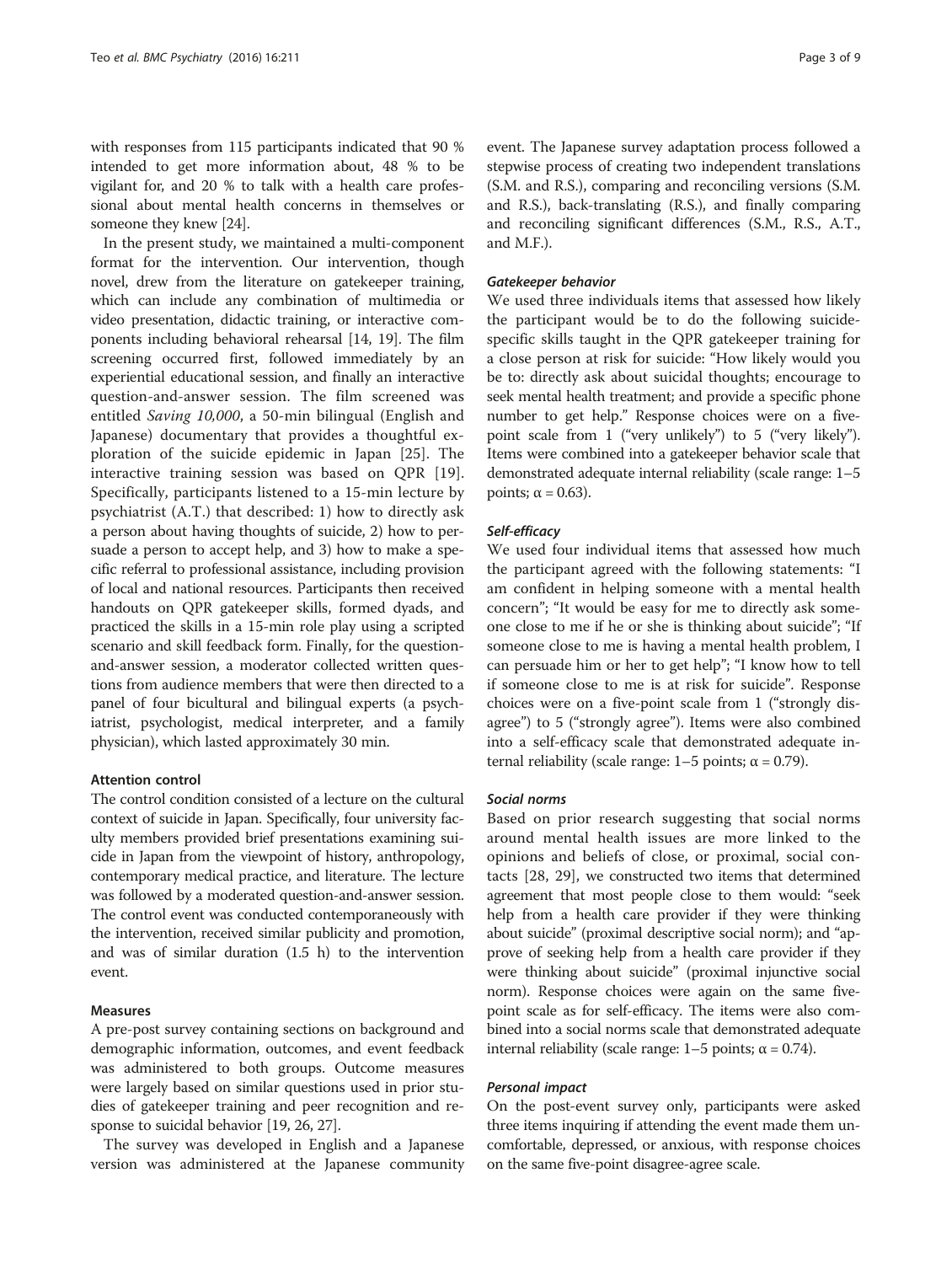# Qualitative data

Open-ended, written qualitative comments were solicited only for the intervention condition using three prompts: 1) "What part(s) of the film really stand out in your mind? 2) "What message in the film did you take away from watching it?; and 3) "If you have any other comments you would like to share (including ways to improve an event like this in the future), feel free to include them." Ten pages of single-spaced comments were collected.

# Data analysis

The data analysis for this convergent mixed methods study involved two types of analysis. For quantitative analyses, we first compared the baseline characteristics of the control and intervention groups using means with standard deviations for continuous variables and frequencies with percentages for categorical variables. Similarly, we compared mean item scores between control and intervention groups using Fischer's exact test for categorical variables and t-tests for continuous variables. Next, we compared the within-group pre and post individual item and scale means, using t-tests. For these comparisons, we also conducted a sensitivity analysis. Because the larger size of the intervention group biases the study to find significant effects in this group, we took a randomly generated subsample of intervention participants equal in number to the control group ( $n = 39$  each).

To assess the impact of the intervention on the change in scale scores from pre- to post-event for gatekeeper behavior, self-efficacy, and social norms, we constructed unadjusted and adjusted regression models. In unadjusted models, study group and pre-event scale score were independent variables. To build adjusted models, we used purposeful forward stepwise selection. Specifically, all baseline characteristics were examined as potential confounders by first adding each potential confounder one at a time to the unadjusted model and rating its individual impact on percent change in the intervention coefficient. Composite models were then created by adding in each potential confounder in order of impact on intervention coefficient (largest first) and retaining them in the composite model if the addition changed the intervention coefficient by 10 % or more. Once a variable was entered in to the model, it was not removed. Regression diagnostic procedures were performed to establish linearity, normality, and equal variance of the final models and to assess the models for multicollinearity and influential data points. Missing responses were less than 10 % for all survey items included in these analyses. All statistical tests were two-tailed. Significance was considered at  $P < .05$ . Statistical analyses were performed by using Stata 13.1 (StataCorp, College Station, TX).

Analysis of the qualitative comments was conducted as follows. First, Japanese language text was translated by a bilingual research assistant, then reviewed for accuracy and revised by a second bilingual research assistant. Next, all text along with participants' demographic information was imported into MAXQDA qualitative analysis software. Then, two research assistants independently coded text from five participants using a preliminary coding scheme designed for integration by using codes equivalent to key constructs in the structured survey items. Differences in interpretation were few, and managed by negotiating consensus between the two raters to calibrate coding procedures. They revised the coding scheme iteratively to include emerging concepts as codes as well. This double-coding and revision process was repeated for another set of 10 participants, with additional attention to identification of de novo themes. To further identify patterns, we also created matrices of text organized by the question being asked and participants' race. When it was clear coding was consistent and calibrated, all remaining text was coded by a single research assistant (R.S.). The final version of the codebook included eight categories: gatekeeper behaviors, self-efficacy, social norms, communal efforts, awareness and knowledge, satisfaction, personal impacts, and suggestions.

Mixed methods data integration was achieved through linking of qualitative themes with the quantitative constructs from the survey through use of joint displays. Integration is a hallmark of mixed methods investigation quality [[30](#page-8-0)]. Joint displays juxtapose representative quantitative and qualitative in a single table or figure [\[31\]](#page-8-0). This allows meta-inferences, namely, interpretations as to whether both types of data confirm, expand, or are discordant with each other [\[32\]](#page-8-0).

### Results

Eighty-five people attended the intervention events (56 at the English event and 29 at the Japanese event) and 48 the control event. Of these, 108 completed surveys (response rate = 81.2 %) and two were ineligible for analysis (one each for attending a prior event and for providing incomplete responses), leaving a total sample of 106 participants. Table [1](#page-4-0) shows that participants were generally middleaged, highly educated, Japanese American, and members of the lay community. There were no statistically significant differences in characteristics of participants in the intervention and control groups except that control participants had on average one more year of education than intervention participants ( $p = 0.03$ ).

Eight-six percent of the intervention participants strongly agreed that the event was excellent, whereas only 49 % of the control group strongly agreed with the same statement  $(p < 0.001)$ . This finding was confirmed by qualitative comments of 18 participants (27 %) who volunteered their satisfaction with the event (eg, "Thank you. I enjoyed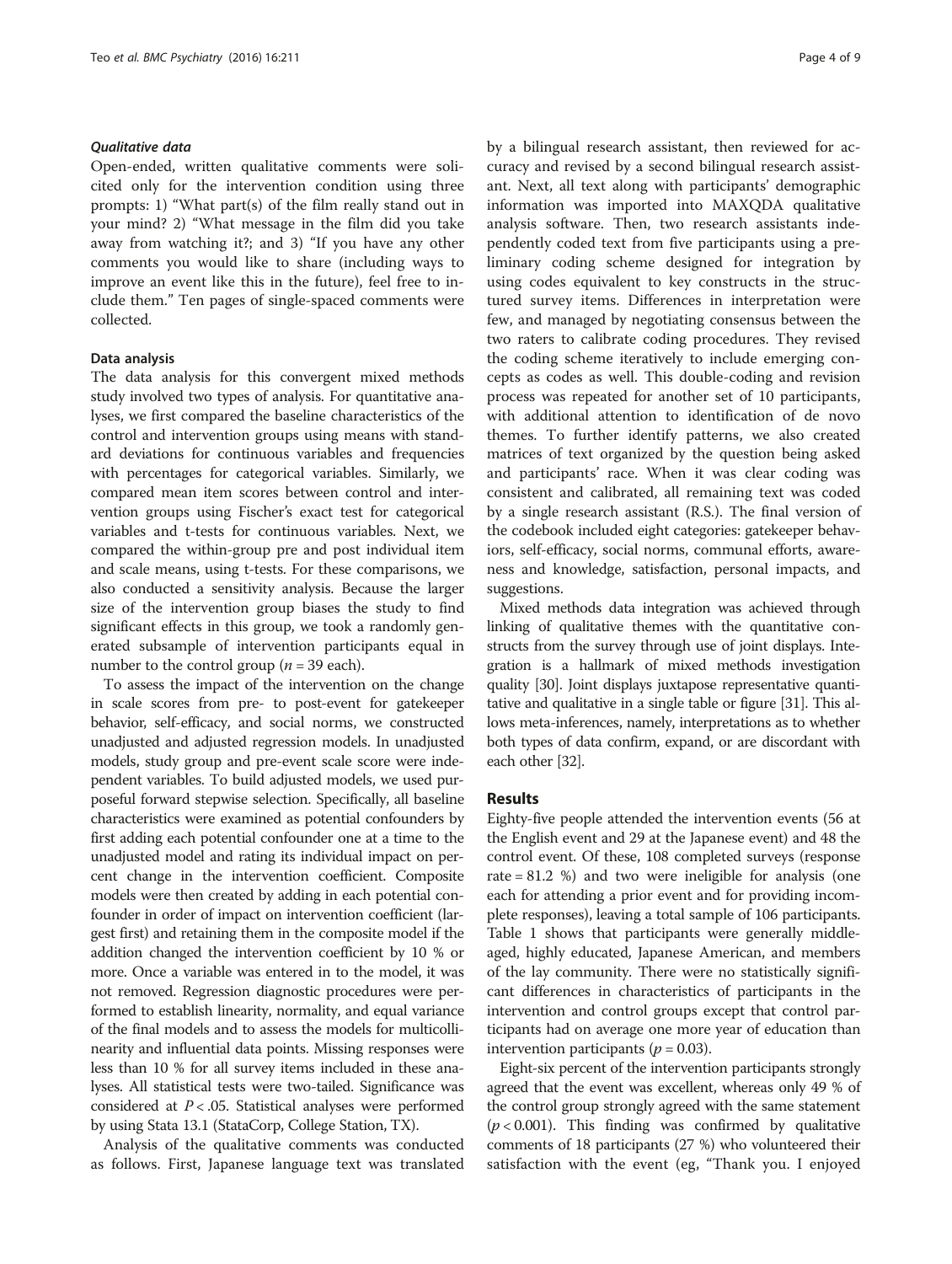<span id="page-4-0"></span>

|                                                                             | Control $(n = 39)$ | Intervention ( $n = 67$ ) | $P$ -value* |
|-----------------------------------------------------------------------------|--------------------|---------------------------|-------------|
|                                                                             |                    | mean $\pm$ SD or n(%)     |             |
| Age                                                                         | $45.13 \pm 17.84$  | $45.00 \pm 15.57$         | 0.97        |
| Female Gender                                                               | 26 (68.42)         | 43 (66.15)                | 1.00        |
| Race                                                                        |                    |                           |             |
| White non-Hispanic                                                          | 8 (21.05)          | 18 (29.03)                | 0.20        |
| Japanese non-Hispanic                                                       | 18 (47.37)         | 34 (54.84)                |             |
| Mixed or other                                                              | 12 (31.58)         | 10(16.13)                 |             |
| Education, in years                                                         | $18.16 \pm 2.43$   | $17.05 \pm 2.57$          | 0.03        |
| Health care provider                                                        | 6(15.79)           | 13 (20.00)                | 0.79        |
| Number of close relations perceived as ever having been at risk for suicide |                    |                           |             |
| None                                                                        | 9(24.32)           | 23 (37.10)                | 0.60        |
| <b>One</b>                                                                  | 11 (29.73)         | 14 (22.58)                |             |
| Two or more                                                                 | 12 (32.43)         | 17 (27.42)                |             |
| Unsure                                                                      | 5(13.51)           | 8 (12.90)                 |             |
| Seen or talked to a mental health provider in the last year                 | 8 (21.62)          | 15 (23.81)                | 1.00        |

\*T-tests for continuous variables, Fisher's exact for categorical variables

[the event] and felt time [was] well spent." [E2\_035]). The qualitative findings expanded understanding about their perspectives of the intervention. For example, several participants suggested allocating more time for the role play. On average, participants denied that the event made them uncomfortable, depressed, or anxious, just one qualitative comment alluded to the "intensity" of the topic, and no significant differences in negative personal impacts were found between intervention and control groups.

Table [2](#page-5-0) summarizes and integrates the quantitative and qualitative results regarding gatekeeper behavior. Intervention participants showed significant improvement in their likelihood of using overall gatekeeper behavior and all three specific behaviors (questioning, persuading, and referring), while control participants showed no changes. Results of our sensitivity analysis were similar for overall and individual gatekeeper behaviors except for questioning, which became marginally significant ( $p = 0.10$ ). Forty-three (64 %) participants also furnished qualitative comments that confirmed learning of helpful gatekeeper behaviors.

Table [3](#page-5-0) synthesizes quantitative and qualitative results regarding self-efficacy. Intervention participants showed significant improvement in overall and all four individual components of self-efficacy related to assisting someone at risk for suicide. In contrast, control participants made no significant improvement except in their self-perceived ability to tell if someone close to them is at risk for suicide. Results of our sensitivity analysis were similar for overall and all

individual self-efficacy items. Nine (13 %) participants offered qualitative comments, which confirmed the perception of self-efficacy as a result of the intervention. Comments also frequently contained terms like "everyone" and "we"; this expanded on quantitative findings suggesting a sense of not just individual- but also community-level efficacy in addressing suicide prevention.

Table [4](#page-6-0) contains mixed methods findings regarding social norms. Intervention participants showed significant increase in overall treatment-promoting social norms, and their individual beliefs that most people thinking about suicide would approve of—as well as actually seek—help from a mental health provider. No improvement was observed in control participants. Results of our sensitivity analysis were similar for overall and individual social norms except approval of seeking help, which became marginally significant ( $p = 0.06$ ). Thirty-one (46 %) participants offered qualitative comments, which expanded on quantitative findings. These expansions included comments that culture and the political environment contribute to a sense of apathy and lack of concern about suicide as a health problem.

Table [5](#page-6-0) presents results on the difference between intervention and control groups in change of scale scores. In adjusted models, the mean improvement in gatekeeper behavior (0.52 points; 95%CI = 0.28–0.75 points) and self-efficacy (0.55 points; 95%CI = 0.32–0.79 points) scores was significantly greater in the intervention group than control group. Change in social norms was not significantly different between intervention and control groups.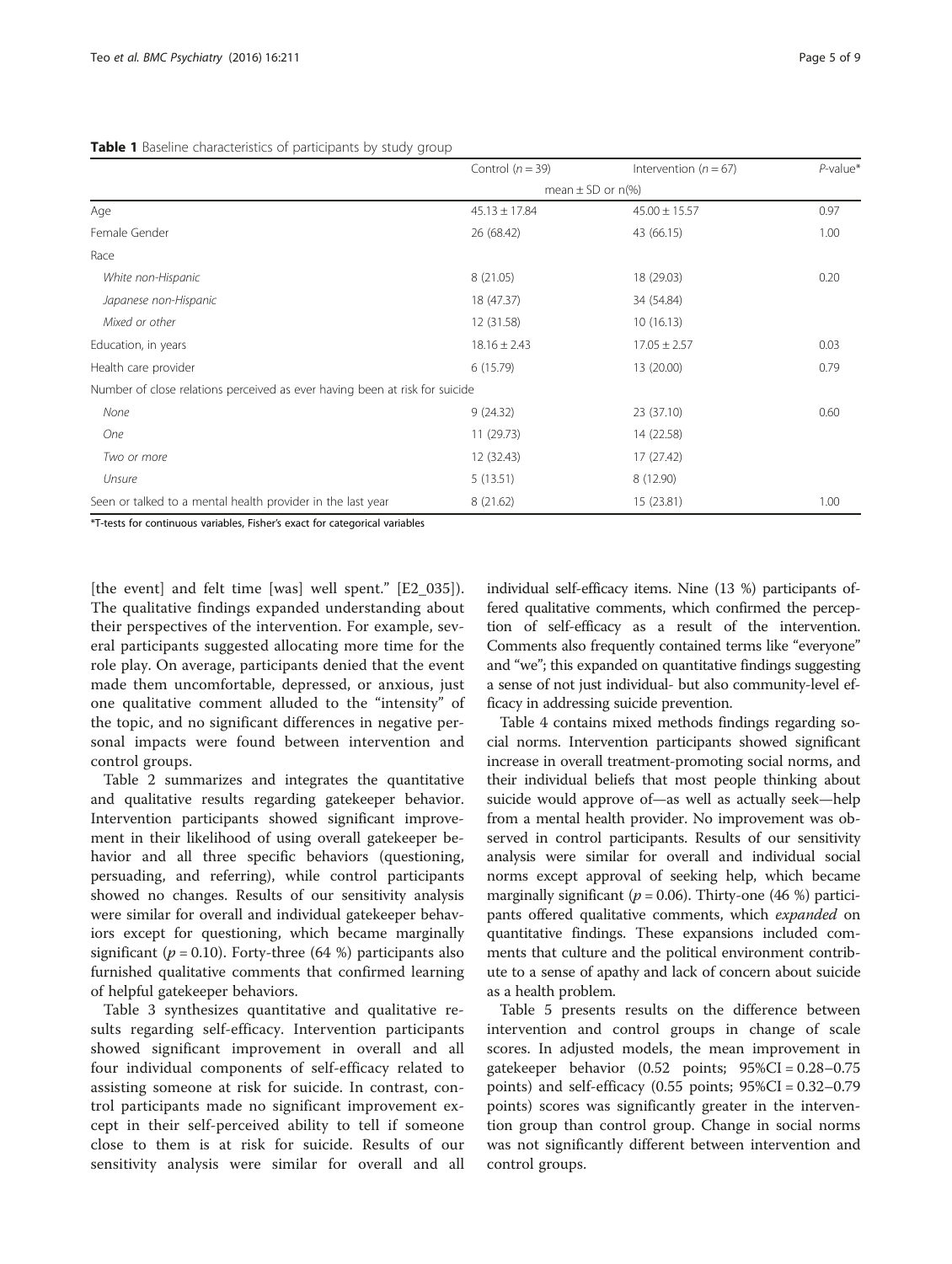<span id="page-5-0"></span>Table 2 Joint display linking quantitative results and qualitative comments related to intended gatekeeper behavior

| Variable                                                | Group        | Pre score     | Post score    | $P$ -value | Comments about intervention                                                                                          |
|---------------------------------------------------------|--------------|---------------|---------------|------------|----------------------------------------------------------------------------------------------------------------------|
| Gatekeeper behavior (total)                             | Control      | $4.04 + 0.78$ | $4.09 + 0.75$ | 0.80       | "Stop to help. Ask and show care and concern." (E2 007)                                                              |
|                                                         | Intervention | $4.02 + 0.90$ | $4.57 + 0.62$ | < 0.001    | "Reach out and listen." (J1_018) "Actions such as reaching<br>out, being there for someone can help prevent even one |
| Directly ask about suicidal                             | Control      | $3.38 + 1.48$ | $3.59 + 1.37$ | 0.55       | person thinking about suicide from killing him/herself."                                                             |
| thoughts (Question)                                     | Intervention | $3.66 + 1.43$ | $4.25 + 1.11$ | 0.01       | $(11_002)$                                                                                                           |
| Encourage to seek mental health<br>treatment (Persuade) | Control      | $4.49 + 0.72$ | $4.44 + 0.75$ | 0.79       |                                                                                                                      |
|                                                         | Intervention | $4.38 + 0.98$ | $4.74 + 0.57$ | 0.01       |                                                                                                                      |
| Provide a specific phone number<br>to get help (Refer)  | Control      | $4.26 + 0.91$ | $4.23 + 0.92$ | 0.92       | Mixed methods interpretation                                                                                         |
|                                                         | Intervention | $401 + 112$   | $476 + 061$   | < 0.001    | Qualitative comments confirm quantitative results.                                                                   |

Score range was on a five-point scale from 1 ("very unlikely") to 5 ("very likely")

# Discussion

In this controlled intervention of 106 adults, we found that a brief, multi-modal intervention (film viewing, QPR skills training, and interactive discussion) does promote positive gatekeeper behaviors and self-efficacy for suicide prevention in at-risk ethnic minority population of Japanese Americans. Primary results showed significant improvements in all outcome measures in the intervention group: higher confidence in all three types of intended gatekeeper behavior, all four measures of selfefficacy, and both measures of social norms relevant to suicide prevention. In our sensitivity analysis, two outcomes became marginally significant while all other results remained the same. Change in these types of factors are meaningful and emphasized in theoretical models as important to creating health behavior change [[33\]](#page-8-0). In fully adjusted statistical models, intervention group improvements were above-and-beyond the gains seen in control group for all a priori primary outcomes. Improvements were statistically significant even when participants showed high baseline levels of confidence, as was the case with gatekeeper behavior. The separate collection of qualitative data, and integration with the quantitative survey constructs confirmed and expanded understanding about the benefits of the intervention.

Although this was a non-randomized study for the very practical reason that the intervention was open to the public, participants in the intervention and control groups were highly similar other than they chose different events to attend. This was apparent for demographic characteristics we measured. But we also suspect it is the case for unmeasured health-promoting behavior that can confound observational studies [[34](#page-8-0)] because both conditions received the same type of publicity and required similar levels of motivation for participation. From the perspective of the attendees, the control condition was itself an "intervention," and some indication of the active component to it (eg, education on risk factors for suicide) might be indicated by our results showing increased self-efficacy a propos risk detection in the control group. Other key study strengths included a high survey response rate, confirmatory and expanding qualitative findings based on robust mixed methods procedures, and rigorous adaptation of study measures and materials into Japanese.

Three unique features of this study bear emphasis. First, the intervention was effective in a high-risk ethnic minority population. The few existing reports of suicide prevention interventions in at-risk minority adults that include a component of gatekeeper training have focused

|  |  |  |  |  |  |  |  | Table 3 Joint display linking quantitative results and qualitative comments related to self-efficacy |
|--|--|--|--|--|--|--|--|------------------------------------------------------------------------------------------------------|
|--|--|--|--|--|--|--|--|------------------------------------------------------------------------------------------------------|

| Variable                                       | Group                      | Pre score                       | Post score                      |         | P-value Comments about intervention                                                                                        |
|------------------------------------------------|----------------------------|---------------------------------|---------------------------------|---------|----------------------------------------------------------------------------------------------------------------------------|
| Self-efficacy (total)                          | Control                    | $3.25 \pm 0.89$                 | $3.54 \pm 0.85$                 | 0.17    | "Everyone can participate in improving the suicidal problem."                                                              |
|                                                | Intervention               | $3.30 + 0.79$ $4.09 + 0.77$     |                                 | < 0.001 | (E2_002) "Suicide CAN be prevented." (E2_011) "Nobody else<br>is going to take care of this 'problem.' We all need to help |
| Confident in helping someone                   | Control                    | $3.16 \pm 1.05$                 | $3.47 + 1.21$                   | 0.25    | one another instead of being apathetic." (E2_027)                                                                          |
| with a mental health concern                   | Intervention $3.30 + 1.11$ |                                 | $4.22 + 0.81$                   | < 0.001 |                                                                                                                            |
| Would be easy to directly ask question Control |                            | $3.21 \pm 1.42$ $3.44 \pm 1.37$ |                                 | 0.49    | Mixed methods interpretation                                                                                               |
|                                                | Intervention               |                                 | $3.26 \pm 1.43$ $3.94 \pm 1.12$ | < 0.01  |                                                                                                                            |
| Can persuade someone to get help               | Control                    | $3.53 + 1.03$                   | $3.68 \pm 0.77$                 | 0.49    | Qualitative comments expand on quantitative results.                                                                       |
|                                                | Intervention               | $3.73 + 0.91$                   | $4.22 + 0.94$                   | < 0.01  |                                                                                                                            |
| Can tell if someone close is at risk           | Control                    | $3.08 + 1.04$                   | $3.56 + 0.82$                   | 0.04    |                                                                                                                            |
|                                                | Intervention $2.95 + 1.07$ |                                 | $4.00 + 0.82$                   | < 0.001 |                                                                                                                            |

Score range was on a five-point scale from 1 ("strongly disagree") to 5 ("strongly agree")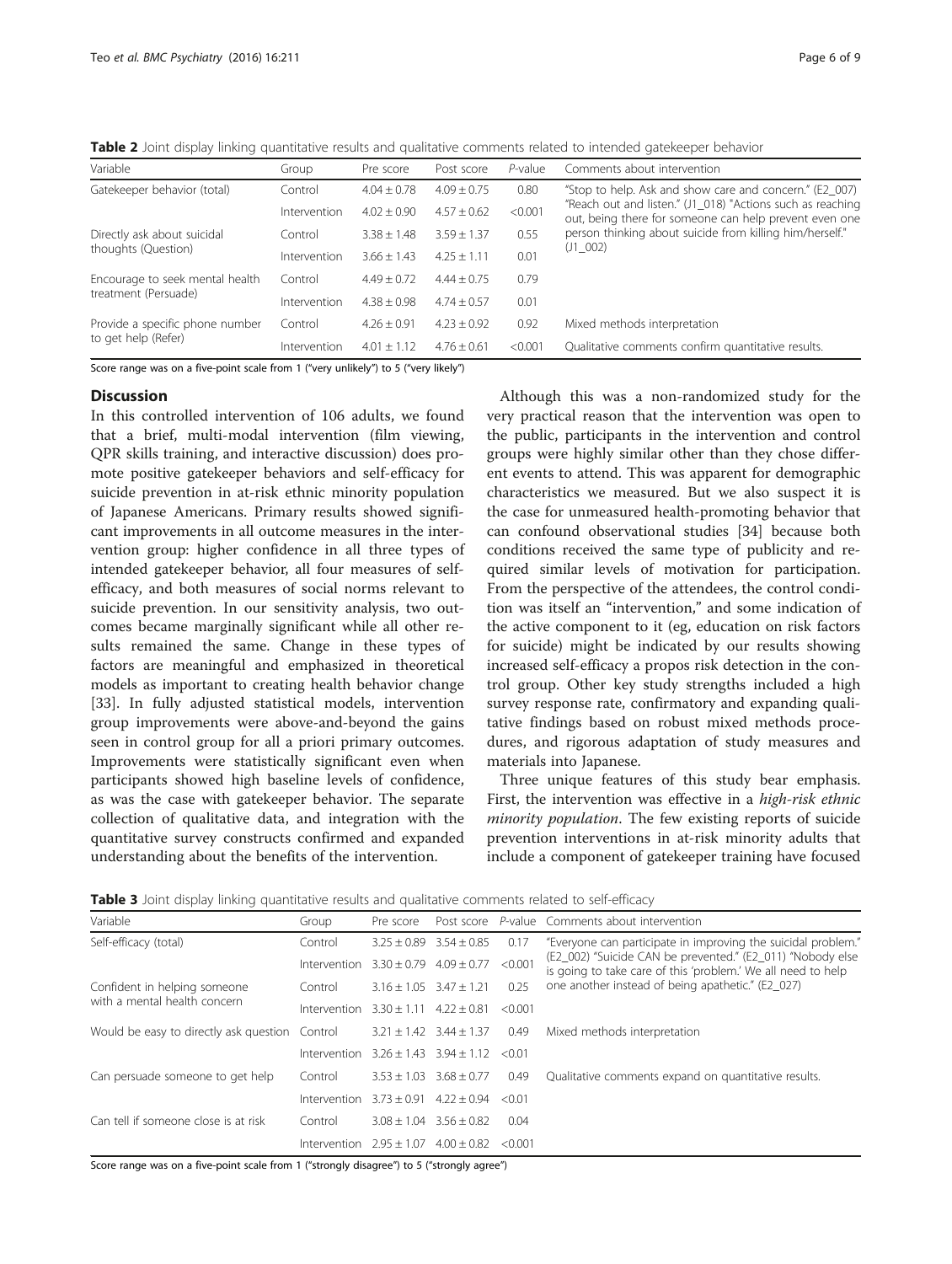<span id="page-6-0"></span>Table 4 Joint display linking quantitative results and qualitative comments related to social norms

| Variable                                      | Group        | Pre score       | Post score    | $P$ -value | Comments about intervention                                                                                                                                                                                      |
|-----------------------------------------------|--------------|-----------------|---------------|------------|------------------------------------------------------------------------------------------------------------------------------------------------------------------------------------------------------------------|
|                                               |              |                 |               |            |                                                                                                                                                                                                                  |
| Social norms (total)                          | Control      | $2.88 + 0.86$   | $3.26 + 0.98$ | 0.08       | "Cultural background [is] contributing to the problem."                                                                                                                                                          |
|                                               | Intervention | $2.69 \pm 1.02$ | $3.21 + 1.03$ | 0.01       | (E2 005) "Politics should be more concerned and involved."<br>(E2 013) "We need different perspectives (from other cultures)                                                                                     |
| Most people would seek help                   | Control      | $2.66 + 0.85$   | $3.06 + 1.01$ | 0.07       | to improve our situation in Japan." (E2 028) "I felt that it is                                                                                                                                                  |
| from a mental health provider                 | Intervention | $2.38 + 1.10$   | $2.89 + 1.18$ | 0.01       | important to further promote this film in Japan. I feel that it<br>is necessary to spread knowledge that there are things that<br>can't be excused by saying This is a Japanese national trait."<br>$(11 \ 012)$ |
| Most people would approve of                  | Control      | $3.10 + 1.06$   | $3.47 + 1.08$ | 0.15       | Mixed methods interpretation                                                                                                                                                                                     |
| seeking help from a mental<br>health provider | Intervention | $3.00 + 1.22$   | $3.54 + 1.20$ | 0.01       | Qualitative comments expand on quantitative results                                                                                                                                                              |

Score range was on a five-point scale from 1 ("strongly disagree") to 5 ("strongly agree")

on indigenous populations, and results have been mixed [[35, 36\]](#page-8-0). Second, the intervention targeted members of the lay community. Most prior studies of gatekeeper training have been conducted among individuals with some professional background and in their workplace setting, such as clinicians or school staff [[37](#page-8-0), [38](#page-8-0)]. Likewise, use of film for health education has traditionally targeted health care professional trainees [\[39](#page-8-0)–[44\]](#page-8-0). Third, the intervention was brief. All told, it required just two hours, similar in length to standard QPR training. Other gatekeeper training programs such as Mental Health First Aid and ASIST require one to two full days of instruction, [[15](#page-7-0), [16](#page-7-0), [26](#page-8-0)] which we see as too long to expect significant participation levels from the general public.

Several limitations of this study provide guidance for future work. First, selection bias is possible given the voluntary nature of the intervention. In an even more general community sample, it is possible that the effect size of our intervention is smaller. But it could also be even larger since our sample had high baseline levels of knowledge, experience, and confidence. Indeed, in a study of QPR gatekeeper training of staff at Department of Veterans Affairs (VA) hospitals for military veterans, results showed efficacy among clerical staff but not those with clinical backgrounds [\[19\]](#page-8-0), which we believe may represent a ceiling effect among those with pre-existing expertise. Second, the intervention did not result in significantly more improvement than the control condition in social norms favoring help-seeking. It may be that

changing such perceptions requires more repeated exposures or an altogether different intervention. Third, because we evaluated participants immediately after the intervention, the durability of effects is unknown. Fourth, evaluation of reduction in suicidal behavior and other objective behavioral indicators (eg, mental health treatment referral rates) remains for future study. Outcomes were based on self-report and blinding of research staff was not employed, which makes demand characteristics possible [[45](#page-8-0)], although our active control likely reduced that risk. Finally, testing of this intervention in other settings and populations will require judicious selection of an appropriate film, an admittedly subjective choice for which we cannot provide empirical guidance. Appropriate film selection is not a trivial issue as studies have indicated that portrayal of suicide in film can also influence viewers' subsequent behavior in negative ways, the most extreme of which is imitative suicidal behavior [[46](#page-8-0)]. Thus, we believe subsequent work is needed to identify a list of criteria to guide film selection.

# Conclusions

This study provides strong mixed methods evidence of the preliminary efficacy of a brief, multimodal gatekeeper training in promoting positive gatekeeper behaviors and self-efficacy for suicide prevention in an at-risk ethnic minority population of Japanese Americans. We hope these promising findings provide stimulus for expanded evaluation of similar interventions using

Table 5 Group differences in change in scale scores for gatekeeper behavior, self-efficacy, and social norms

| Scale               | Unadjusted                                                                                  | Adjusted <sup>a</sup>            |
|---------------------|---------------------------------------------------------------------------------------------|----------------------------------|
|                     | Mean difference (95 % CI) between intervention and control groups in change in scale scores |                                  |
| Gatekeeper Behavior | 0.52(0.28, 0.75)                                                                            | $0.52$ $(0.28, 0.75)^{b}$        |
| Self-Efficacy       | 0.50(0.27,0.73)                                                                             | $0.55(0.32,0.79)^c$              |
| Social Norms        | $0.05 (-0.31, 0.41)$                                                                        | 0.02 $(-0.38,0.43)$ <sup>d</sup> |

Table values indicate differences in score change between groups as calculated using regression models, with a positive value favoring the intervention group. All three scales had a 4-point range from a low of 1 to a high of 5

<sup>a</sup>Regression model utilized purposeful forward stepwise selection. Age, gender, race/ethnicity, education, whether a health care provider, number of close relations at risk for suicide, and whether seen/talked to a mental health provider in last 12 months were all examined as potential confounders; <sup>b</sup> Adjusted for baseline score; <sup>c</sup> Adjusted for baseline score and number of close relations; <sup>d</sup> Adjusted for baseline score, education, number of close relations, age, gender, race/ ethnicity, health care provider, and seen a mental health provider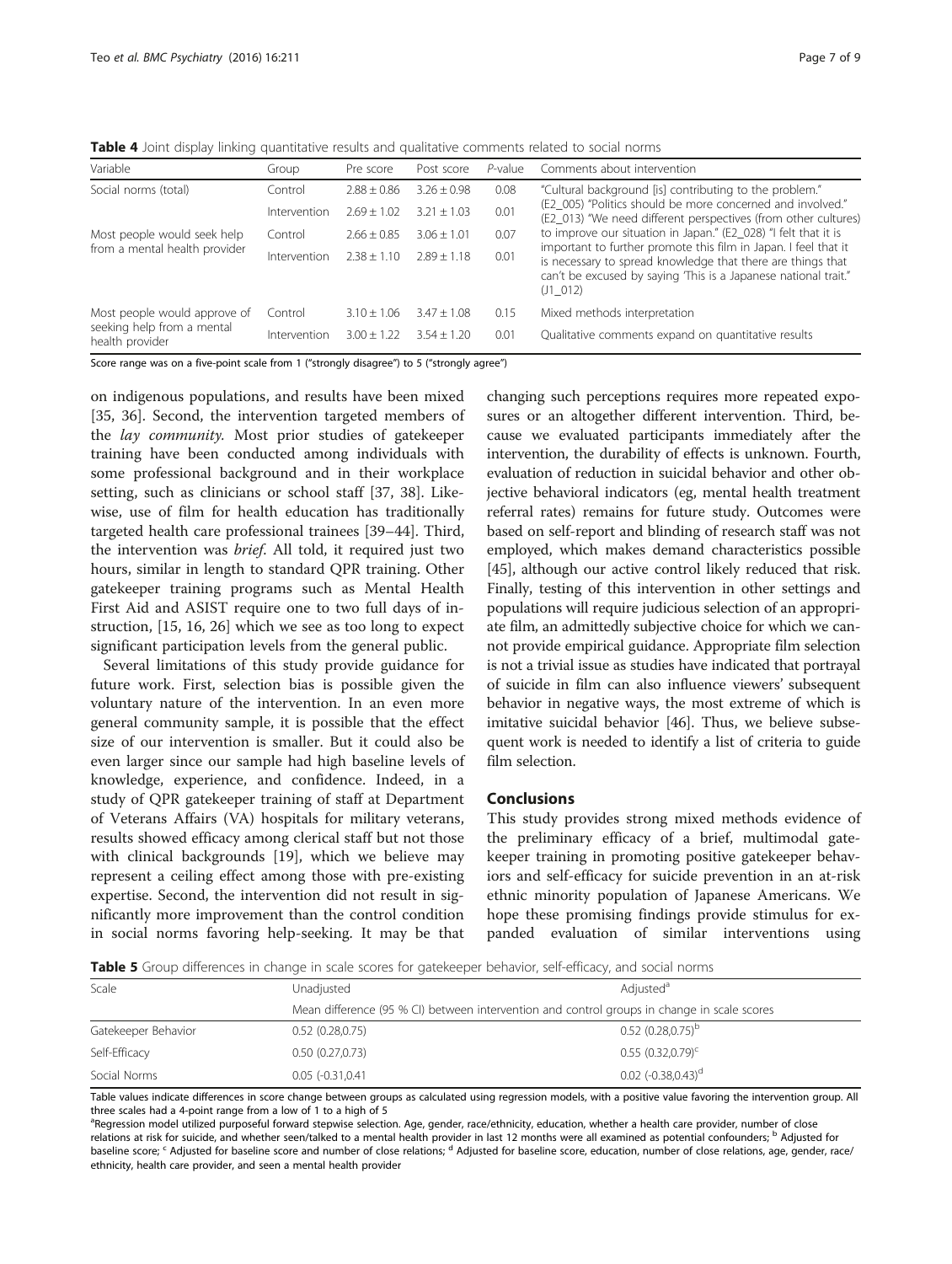<span id="page-7-0"></span>similarly rigorous mixed methods, as well as longitudinal and randomized study designs in other settings and populations.

#### Abbreviations

ASIST, Applied Suicide Intervention Skills Training; CIVIC, Center to Improve Veteran Involvement in Care; HSR&D, Health Service Research & Development; QPR, Question, Persuade, and Refer; SAMHSA, Substance Abuse & Mental Health Service Administration; SOS, Signs of Suicide; U.S., United States; VA, Department of Veterans Affairs

#### Acknowledgements

Drs. Teo and Matthieu were supported by the Department of Veterans Affairs. The views expressed in this article are those of the authors and do not necessarily reflect the position or policy of the Department of Veterans Affairs or the United States government. The authors express gratitude to Ms. Yuri Fukazawa for support in executing this project.

#### Funding

This study was supported in part by a grant to Drs. Fetters and Teo from the University of Michigan Center for Japanese Studies, as well a Career Development Award to Dr. Teo from the Veterans Health Administration Health Service Research and Development (CDA 14–428).

#### Availability of data and materials

All data supporting the findings in this paper is contained within the manuscript.

#### Authors' contributions

ART conceived of the study and design and carried out intervention development, data analysis, interpretation of data, as well as manuscript writing and revision. SBA, RS and SM participated in data analysis and interpretation of data. MMM carried out intervention development and participated in manuscript revision. MDF carried out intervention development and participated in the interpretation of data as well as manuscript revision. All authors have read and approved the final manuscript.

# Authors' information

ART is a Core Investigator at the Health Services Research & Development Center to Improve Veteran Involvement in Care (CIVIC) at the VA Portland Health Care System and an Assistant Professor of Psychiatry in the Department of Psychiatry at Oregon Health & Science University. He has expertise in cultural psychiatry as well as hikikomori, a severe form of social withdrawal. His main research focus is on the ways in which social support and relationships impact mental health outcomes. He is bilingual in English and Japanese. SBA—a former Research Associate at CIVIC at the VA Portland Health Care System—is now a Ph.D. student in Epidemiology at Oregon Health & Science University. RS and SM are both research staffers at the Department of Family Medicine at the University of Michigan Health System; also, they are both bilingual in English and Japanese. MMM holds a joint Assistant Professor appointment with the Saint Louis University School of Social Work and the VA Central Arkansas Health Care System. She is an expert on suicide, including implementing and evaluating evidence-based suicide prevention programs. MDF is a Professor of Family Medicine at the Department of Family Medicine at the University of Michigan Health System. One of his primary research areas is the care of patients from other cultures, particularly the intersection of cultural values and medical outcomes in regards to Japanese patients. He is bilingual in English and Japanese.

#### Competing interests

All authors have no competing financial or non-financial interests to declare.

## Consent for publish

Not applicable.

#### Ethics approval and consent to participate

Approval for this project was granted by the VA Portland Health Care System on April 7, 2015 (IRB #3667). Exemption approval was granted by the VA Portland Health Care System IRB on April 2, 2015, since research was to be conducted in a way that participants could not be identified, either directly or through identifiers linked to participants.

#### Author details

<sup>1</sup>VA Portland Health Care System, Health Service Research & Development (HSR&D) Center to Improve Veteran Involvement in Care (CIVIC), 3710 SW US Veterans Hospital Rd (R&D 66), Portland, OR 97239-2964, USA. <sup>2</sup>Department of Psychiatry, Oregon Health & Science University, 3181 SW Sam Jackson Park Rd (Multnomah Pavilion, Room 2316), Portland, OR 97239-3098, USA. <sup>3</sup>Oregon Health & Science University and Portland State University, School of Public Health, 506 SW Mill St., Suite 450 (OMPH-SCH), Portland, OR 97201, USA. <sup>4</sup> Department of Family Medicine, University of Michigan, 1018 Fuller Street, Ann Arbor, MI 48104-1213, USA. <sup>5</sup>Department of Veterans Affairs Central Arkansas VA Health Care System, Mental Health Services and VA Mental Health Quality Enhancement Research Initiative, 2200 Fort Roots Dr., Bldg. 58, North Little Rock, 72114, Little Rock, AR 72205, USA. <sup>6</sup>Saint Louis University, College for Public Health and Social Justice, School of Social Work, Tegeler Hall, 3550 Lindell Blvd, Suite 300, St. Louis, MO 63106, USA.

## Received: 17 November 2015 Accepted: 9 June 2016 Published online: 07 July 2016

#### References

- Mathers CD, Loncar D. Projections of global mortality and burden of disease from 2002 to 2030. PLoS Med. 2006;3(11):e442.
- 2. Center for Disease Control and Prevention. (n.d.-a). Connectedness as a Strategic Direction for the Prevention of Suicidal Behavior. 2015. Retrieved August 19, 2015, from [https://www.cdc.gov/violenceprevention/pdf/](https://www.cdc.gov/violenceprevention/pdf/suicide_strategic_direction_full_version-a.pdf) [suicide\\_strategic\\_direction\\_full\\_version-a.pdf](https://www.cdc.gov/violenceprevention/pdf/suicide_strategic_direction_full_version-a.pdf)
- 3. Center for Disease Control and Prevention. (n.d.-b). Fatal Injury Reports | WISQARS | Injury Center | CDC. 2015. Retrieved August 19, 2015, from [http://www.cdc.gov/injury/wisqars/fatal\\_injury\\_reports.html](http://www.cdc.gov/injury/wisqars/fatal_injury_reports.html)
- 4. Chan CH, Caine ED, Chang SS, Lee WJ, Cha ES, Yip PSF. The impact of improving suicide death classification in South Korea: a comparison with Japan and Hong Kong. PLoS One. 2015;10(5):e0125730. [http://doi.org/10.](http://doi.org/10.1371/journal.pone.0125730) [1371/journal.pone.0125730](http://doi.org/10.1371/journal.pone.0125730).
- 5. Hoeffel et al. 2012. The Asian Population: 2010–2010 Census Briefs. Retrieved January 19, 2016, from [http://www.census.gov/prod/cen2010/](http://www.census.gov/prod/cen2010/briefs/c2010br-11.pdf) [briefs/c2010br-11.pdf.](http://www.census.gov/prod/cen2010/briefs/c2010br-11.pdf)
- 6. Ahmedani BK, Stewart C, Simon GE, Lynch F, Lu CY, Waitzfelder BE, Williams K. Racial/Ethnic differences in health care visits made before suicide attempt across the United States. Med Care. 2015;53(5):430–5. [http://doi.org/10.1097/](http://doi.org/10.1097/MLR.0000000000000335) [MLR.0000000000000335](http://doi.org/10.1097/MLR.0000000000000335).
- 7. Vogel DL, Wade NG, Wester SR, Larson L, Hackler AH. Seeking help from a mental health professional: the influence of one's social network. J Clin Psychol. 2007;63(3):233–45.<http://doi.org/10.1002/jclp.20345>.
- 8. Sakamoto S, Tanaka E, Kameyama A, Takizawa T, Takizawa S, Fujishima S, Ono Y. The effects of suicide prevention measures reported through a psychoeducational video: a practice in Japan. Int J Soc Psychiatry. 2014; 60(8):751–8. [http://doi.org/10.1177/0020764013518689.](http://doi.org/10.1177/0020764013518689)
- Barton AL, Hirsch JK, Lovejoy MC. Peer response to messages of distress. Crisis. 2013;34(3):183–91.<http://doi.org/10.1027/0227-5910/a000169>.
- 10. Institute of Medicine. (n.d.). Reducing Suicide: A National Imperative. 2002. Retrieved from 2002. [http://www.nap.edu/catalog/10398/reducing-suicide-a](http://www.nap.edu/catalog/10398/reducing-suicide-a-national-imperative)[national-imperative](http://www.nap.edu/catalog/10398/reducing-suicide-a-national-imperative)
- 11. Bartlett H, Travers C, Cartwright C. Evaluation of a project to raise community awareness of suicide risk among older men. J Ment Health. 2008;17(4):388–97.<http://doi.org/10.1080/09638230701506010>.
- 12. Cross WF, Seaburn D, Gibbs D, Schmeelk-Cone K, White AM, Caine ED. Does practice make perfect? A randomized control trial of behavioral rehearsal on suicide prevention gatekeeper skills. J Prim Prev. 2011;32(3–4):195–211. [http://doi.org/10.1007/s10935-011-0250-z.](http://doi.org/10.1007/s10935-011-0250-z)
- 13. Osteen PJ, Frey JJ, Ko J. Advancing Training to Identify, Intervene, and Follow Up with Individuals at Risk for Suicide Through Research. Am J Prev Med. 2014;47:S216–21.<http://doi.org/10.1016/j.amepre.2014.05.033>.
- 14. Aseltine RH, James A, Schilling EA, Glanovsky J. Evaluating the SOS suicide prevention program: a replication and extension. BMC Public Health. 2007;7: 161.<http://doi.org/10.1186/1471-2458-7-161>.
- 15. Gould MS, Cross W, Pisani AR, Munfakh JL, Kleinman M. Impact of Applied Suicide Intervention Skills Training on the National Suicide Prevention Lifeline. Suicide Life Threat Behav. 2013;43(6):676–91. [http://doi.org/10.1111/sltb.12049.](http://doi.org/10.1111/sltb.12049)
- 16. Kitchener BA, Jorm AF. Mental health first aid training for the public: evaluation of effects on knowledge, attitudes and helping behavior. BMC Psychiatry. 2002;2:10.